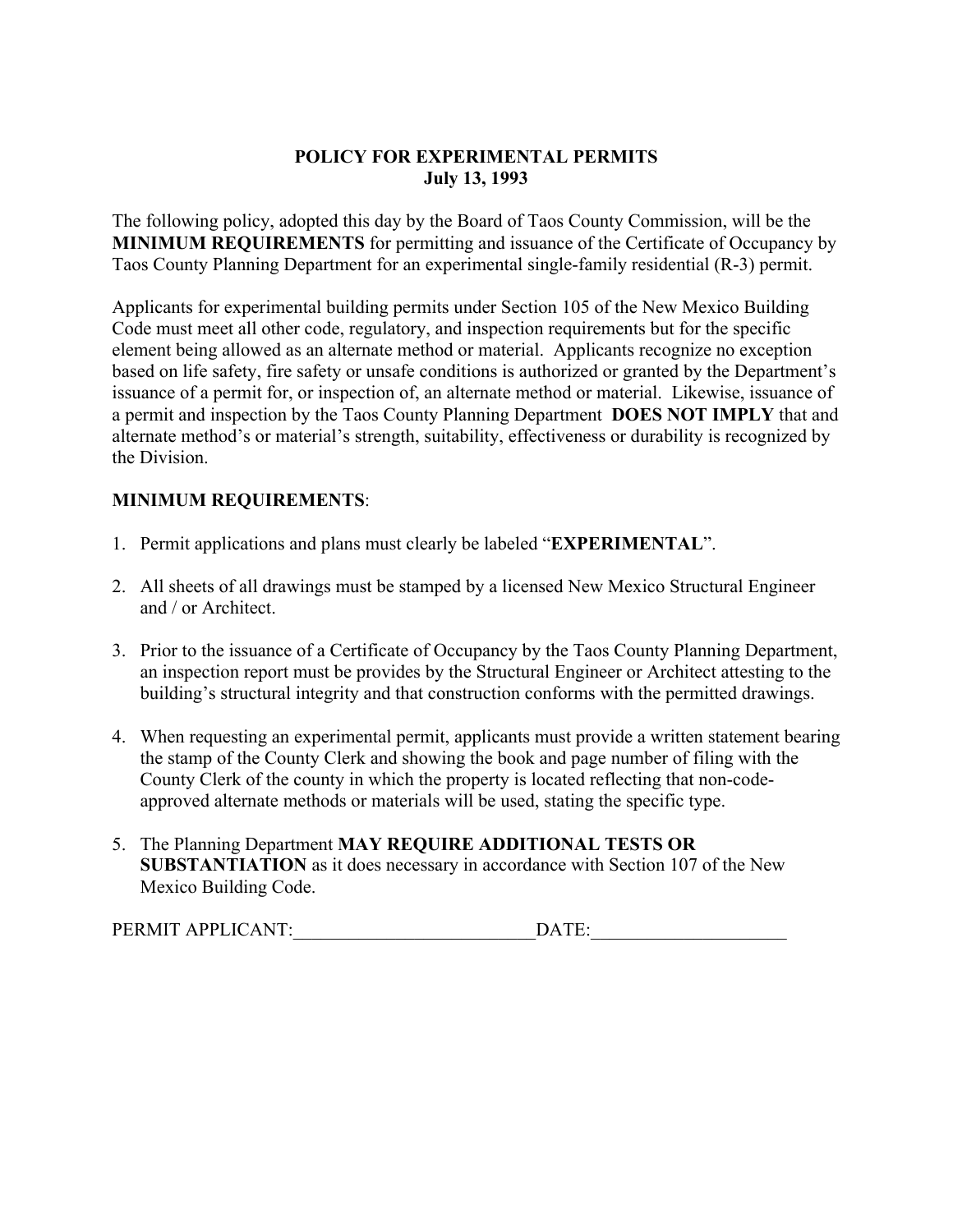Date

Taos County Planning Department 105 Albright Street Suite C. Taos, NM 87571

 $\mathcal{L}_\text{max}$  , where  $\mathcal{L}_\text{max}$  , we have the set of  $\mathcal{L}_\text{max}$ 

Attn: Building Permit Section

To whom it may concern:

I/We recognize that the structure that I and/we are building/buying that has been designed by a licensed architect or engineer does not comply with the New Mexico Building Code and that, as a condition of owning and/or living in such structure, I/We waive and all claims against Taos County or any of its agencies, entitles or employees, for any reason arising out of any incident, injury or loss to myself/ourselves or anyone else arising out of my/our ownership and/or occupancy of such structure.

I/We further agree that should I/We sell, rent or permit anyone to visit, live in or occupy this structure, that I/We will advise such person (s) of the se conditions of waiver of liability to build/own/lease this structure.

Owner's Signature

| <b>State of New Mexico</b> |        |
|----------------------------|--------|
| County of                  |        |
| Sworn to before me this    | day of |
| -19                        |        |
| By                         |        |

| Notary Public         |  |
|-----------------------|--|
| My commission expires |  |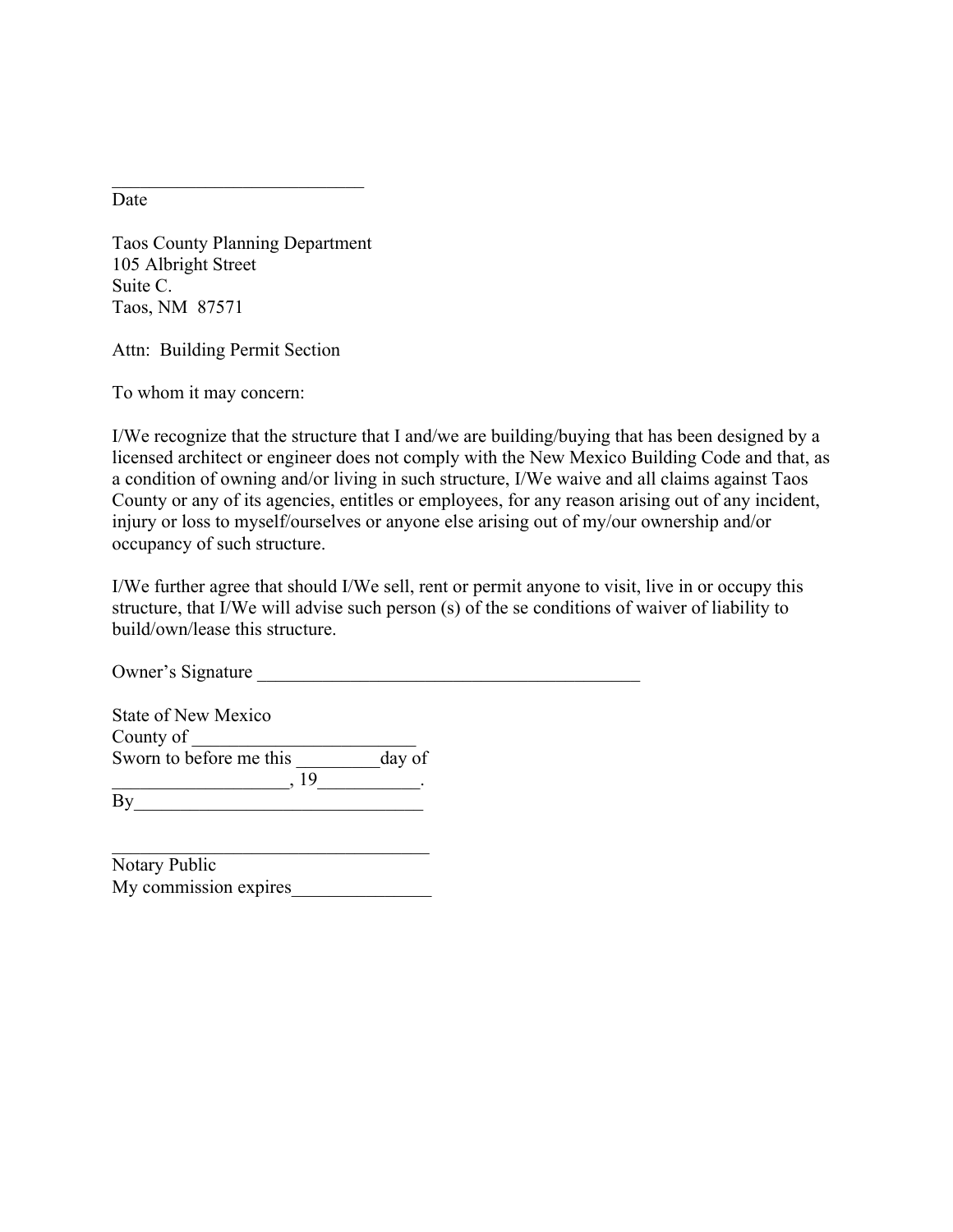### GUIDELINES FOR RESIDENTIAL NON-LOAD-BEARING STRAW BALE CONSTRUCTION

### SECTION 1. GENERAL

- A. Straw bales shall not be used to support the weight of the building, beyond the weight of the bales themselves. The bales will be acting as wall in-fill between the structural members.
- B. The structural support of the building shall be designed according to the provisions of the Uniform Building Code (UBC). All loadings shall be as required by Chapter 23 of the UBC for vertical and lateral loads.
- C. For the purposes of placement of perimeter foundation insulation, straw bales shall not overhand the bearing surface by mote than a total of four inches (4"). Straw bale walls shall have an exterior and interior finish that will protect the in-fill bales from wind, moisture and pests.
- D. The maximum height of a straw bale in-fill wall shall be twelve feet (12') and the maximum length of an unbuttressed in-fill wall panel shall be twenty feet (20').
- E. The following codes, copies of which are on file at the Taos County Planning Department, are the minimum requirements.
	- a. Uniform Building Code (UBC)
	- b. Uniform Mechanical Code (ICBO)
	- c. Uniform Plumbing Code (IAPMO)
	- d. National Electric Code (NFPA)
	- e. State of New Mexico Electric Code
	- f. LP Gas Code
	- g. ANSI
	- h. Current Energy Conservation Code
	- i. New Mexico Building Code and any additional codes and standards as may be adopted by the Taos County Planning Department.

NOTE: The current edition of the above codes adopted in New Mexico with applicable New Mexico changes shall apply.

## SECTION 2. STRAW BALE CONSTRUCTION STANDARDS.

## A. DEFINITIONS

1. IN-FILL: Straw bales shall be places within the structural members so as not to carry any weight other than the weight of the bales themselves.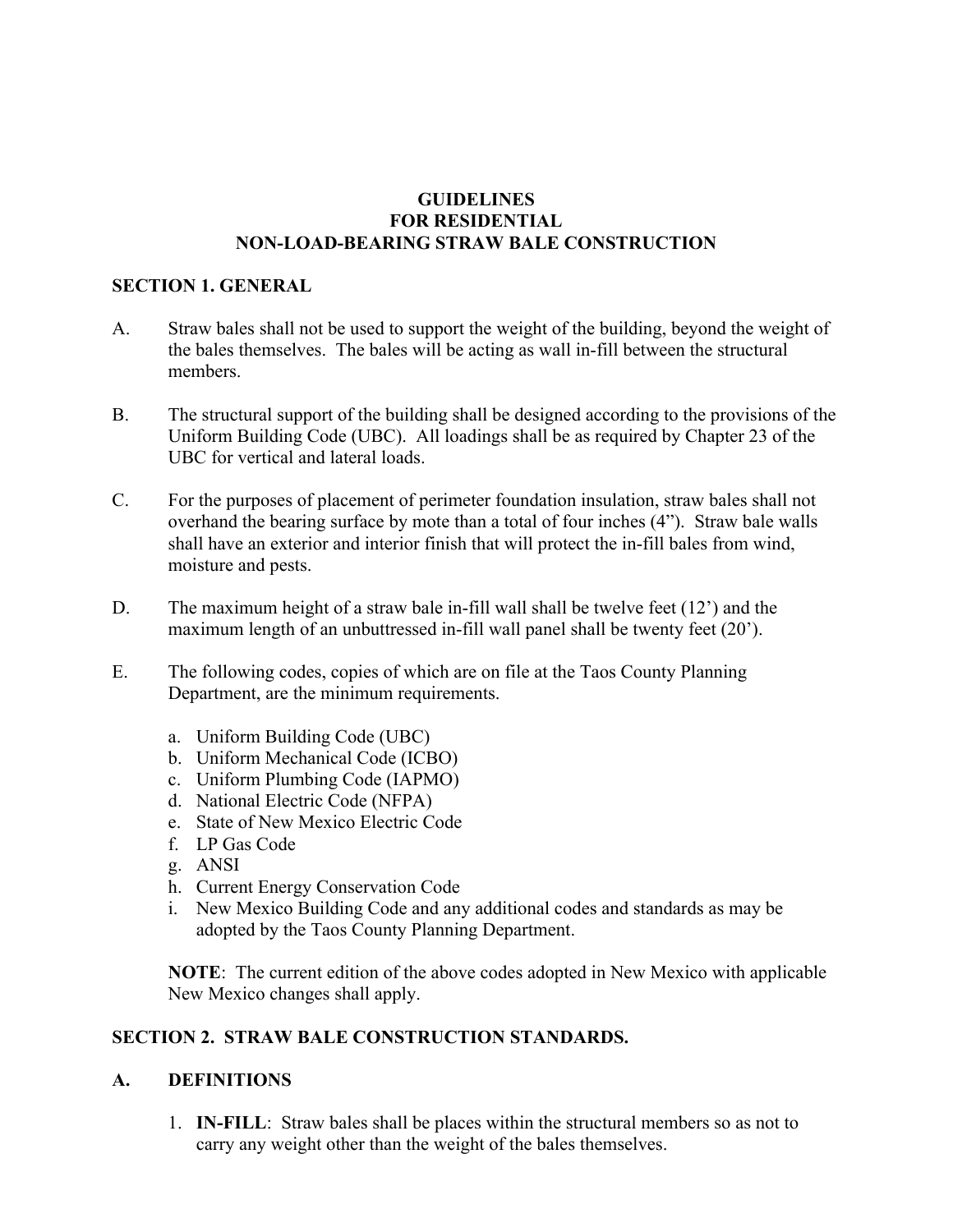- 2. LAID FLAT: Refers to the stacking of the bales such that the longest edge of the bale is parallel to the wall plane and so the greatest cross sectional area of the bale is horizontal. The resulting wall shall be at least 18" thick.
- 3. STRAW: The stalk or stem of grain from wheat, rye, oats, rice or barley left after threshing or when the seed head has been removed.
- 4. STRAW BALE: A rectangular compressed block of straw bound with polypropylene twine or bailing wire in a minimum of two places with the twine running parallel to the longest side.
- 5. UBUTTRESED: A section of in-fill wall without a perpendicular wall, column or other lateral support.

## B. STRAW BALE SPECIFICATIONS

Bales shall be composed of straw, mechanically baled within baling wire or polypropylene twine. Bales must be sufficiently dry with a maximum moisture content of twenty percent (20%) at the time of installation. Bales shall have a minimum of two strings running parallel to the longest edge and shall be dense enough to be handled without coming apart and to resist settling. If a partial bale is required, it should be split from a full bale and retied to maintain the original compression of the bale.

All bales shall be field tested for compression before placement in walls when lifted into position. Bales shall be of sufficient compression to remain intact when lifted by one bailing wire ore polypropylene twine.

#### C. WALL CONSTRUCTION

Straw bales shall not be used below grade. The foundation shall be constructed so that the bottom of the lowest course of straw bales is at least six inches (6") above final exterior grade. Straw bales use for in-fill walls should be laid flat with the vertical joints staggered at each course with a minimum overlap of twelve inches (12"). Vertical joints shall be field tested during placement of bales in the wall. Joints shall be sufficiently tight to prevent the end of a nominally dimensioned one by four inch (1"x 4") board two feet long with being pushed more than six inches (6") into the joint.

#### D. VAPOR BARRIERS

A moisture barrier shall be placed between the foundation and the first course of straw bale. The barrier shall run vertically between the perimeter insulation and the foundation wall and shall run horizontally under the straw bale and then double back to the outside edge of the foundation.

A vapor barrier shall be placed over the top course of bales to prevent moisture entering the top of the wall of bales.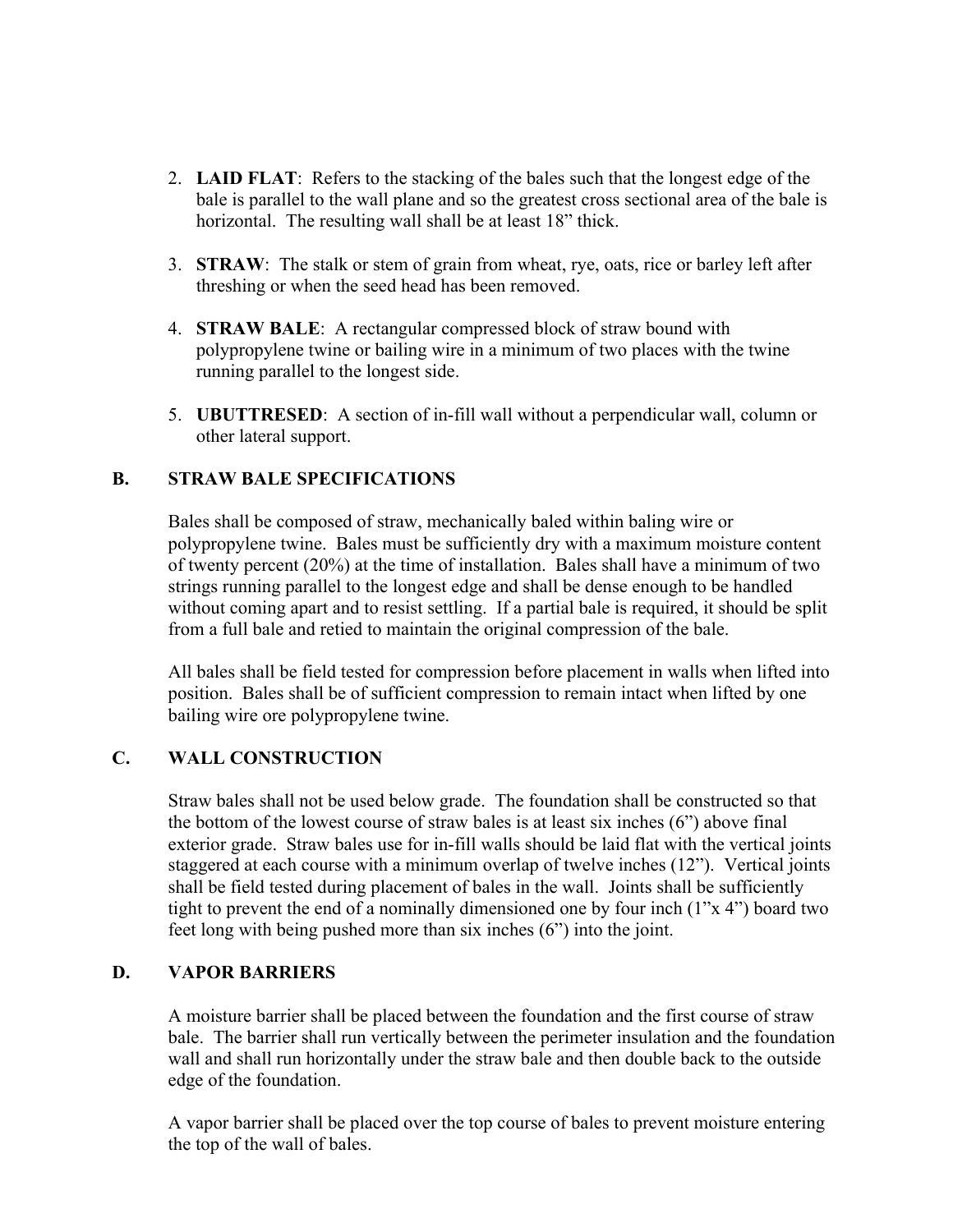## E. REINFORCING

The bottom course of straw bales shall be pinned to the foundation with #4 rebar with a minimum of two pins per bale. These pins should be embedded into the foundation to a depth of not less than seven inches (7") and should continue vertically halfway into the second course of bales

Each subsequent course of bales shall have two rebar pins per bale: continuous from second course to one course below bond beam. Where rebar cannot be continuous, it should overlap other rebar by one course.

All rebar should be approximately nine inches (9") from the bale ends and centered on the width of the bale.

A continuous horizontal ladder reinforcing shall be placed horizontally between courses at mid-wall height and shall be fastened twice per bale to the twine or wire.

## F. ANCHORS

The straw bale in-fill walls shall be securely anchored to all adjacent structural members to sufficiently resist horizontal displacement of the wall.

Anchors shall be placed at every horizontal joint or one per bale along vertical structure and a maximum of twenty four inches (24") on center along horizontal structures at the top of straw bale walls beginning not more than twelve inches (12") from each end of the wall.

Anchors shall be metal strips or dowels. Metal strips shall be 6" wide expanded metal lath or FHA perforated metal strips which shall be securely fastened to the vertical structural members and shall extend at least 12" onto the adjacent bale and shall be pinned into the bale. Dowels shall be " minimum diameter wood or steel and shall extend into the bale at least 6".

#### G. OPENINGS

Rough bucks and/or door and window frames shall be stabilized with " diameter x 12" wood dowels extended into every adjacent bale or by means of a continuous metal lath, prior to the application of plaster or stucco.

#### H. STUCCO/PLASTER

Straw bales shall be stuccoed or plastered. Building paper shall not be used a moisture barrier on vertical surfaces of straw bales in order to allow natural transpiration of moisture from the bales. Where stucco netting is not used, the first coat of plaster or stucco shall be thoroughly worked into the straw.